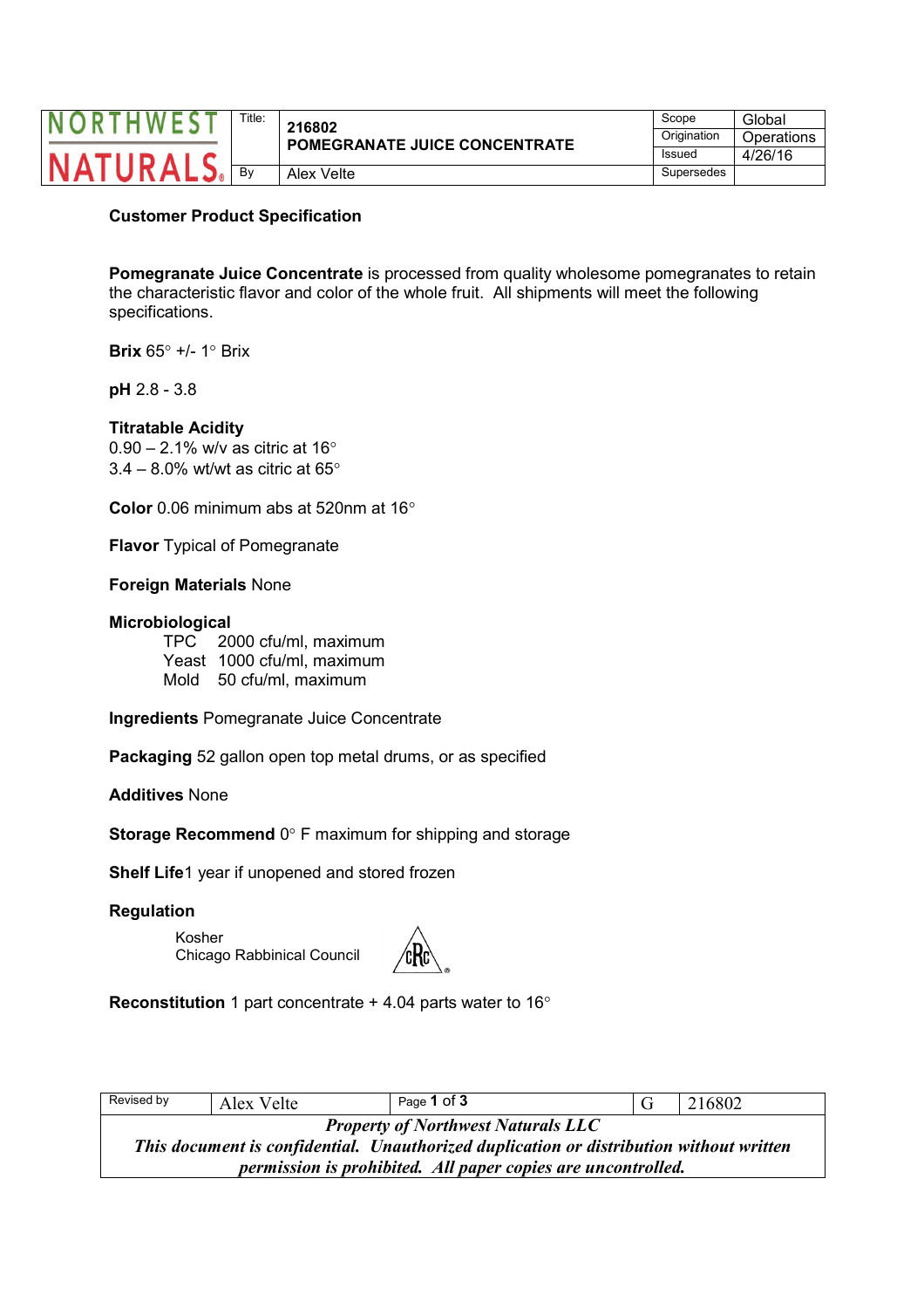|  | $\tau$ itle: | 216802<br><b>POMEGRANATE JUICE CONCENTRATE</b> | Scope         | Global     |
|--|--------------|------------------------------------------------|---------------|------------|
|  |              |                                                | Origination   | Operations |
|  |              |                                                | <b>Issued</b> | 4/26/16    |
|  | Bv           | Alex Velte                                     | Supersedes    |            |

# **Nutrition**

| Amount/100g      |                   |  |  |  |
|------------------|-------------------|--|--|--|
| <b>Calories</b>  | 212               |  |  |  |
| Fat              | 0 g               |  |  |  |
| Potassium        | 0 <sub>mg</sub>   |  |  |  |
| Carbohydrate     | 53 g              |  |  |  |
| <b>Protein</b>   | 0 g               |  |  |  |
| Calcium          | 54 mg             |  |  |  |
| <b>Sugar</b>     | 45 g              |  |  |  |
| Sodium           | 0 <sub>mg</sub>   |  |  |  |
| <b>Vitamin C</b> | 1.5 <sub>mg</sub> |  |  |  |
| <b>Vitamin A</b> | 0 IU              |  |  |  |
| Iron             | 2.4 <sub>mg</sub> |  |  |  |
| <b>Moisture</b>  | 45%               |  |  |  |

## **Label Example**

|                       |                                          | POMEGRANATE JUICE CONCENTRATE<br>"cRc KOSHER"    |
|-----------------------|------------------------------------------|--------------------------------------------------|
| 78011                 | 65 BRIX<br>NET WT 571 LBS<br>52 GAL FILL | (216802)<br>GROSS WT 611 LBS<br>LOT # X-XX-XXXXX |
| Bothell, WA<br>훈<br>드 |                                          | Drum#1                                           |
|                       | <b>STORE FROZEN</b>                      |                                                  |
|                       |                                          |                                                  |

| Revised by                                                                                                                           | Alex Velte | Page 2 of 3 |  | 216802 |  |
|--------------------------------------------------------------------------------------------------------------------------------------|------------|-------------|--|--------|--|
| <b>Property of Northwest Naturals LLC</b><br>This document is confidential. Unauthorized duplication or distribution without written |            |             |  |        |  |
| <i>permission is prohibited. All paper copies are uncontrolled.</i>                                                                  |            |             |  |        |  |